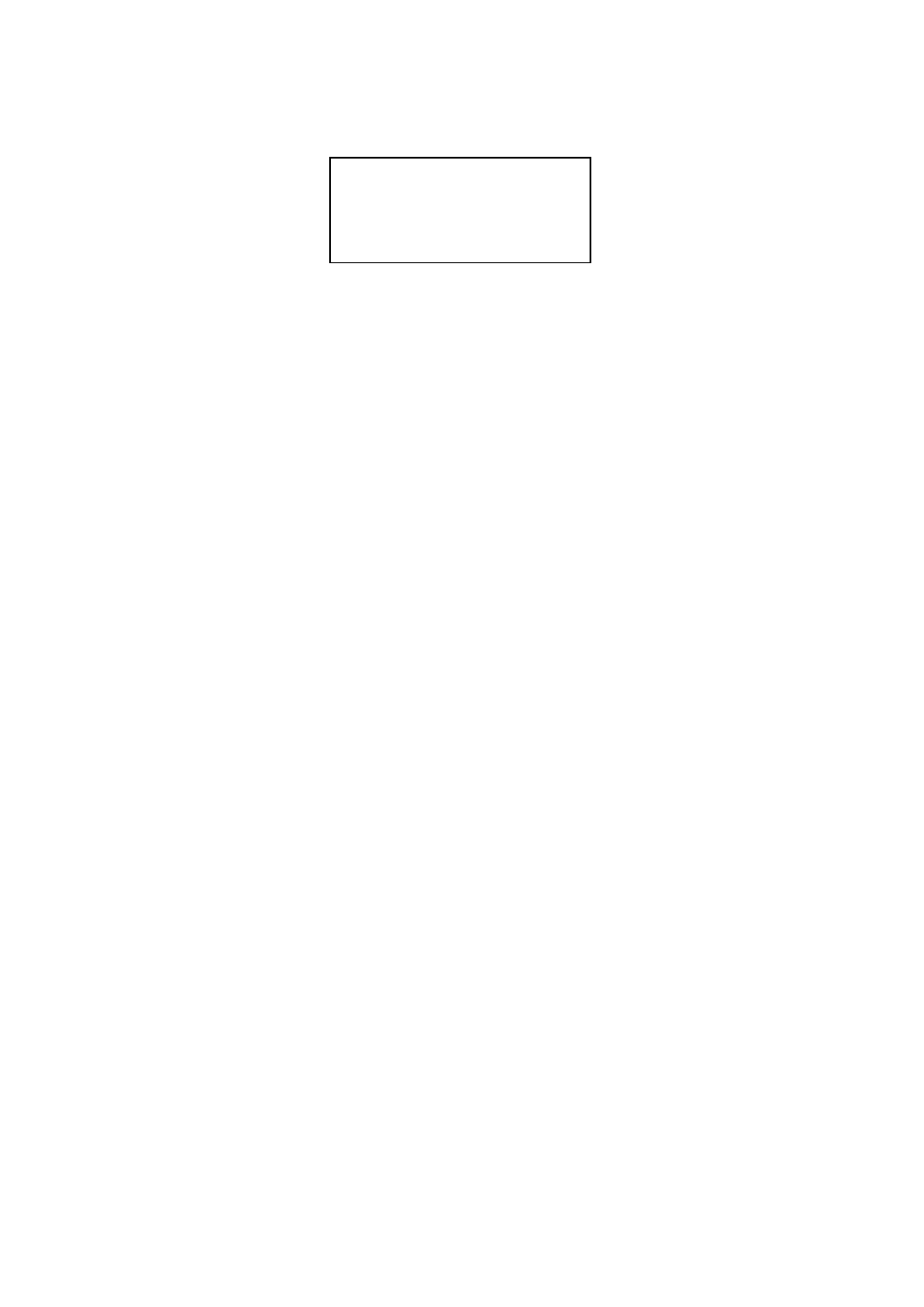## **INDEX**

| <b>Manipulation device</b>       | Page 3  |
|----------------------------------|---------|
| Single H valve                   | Page 5  |
| Reverse idler shaft              | Page 6  |
| Second shaft                     | Page 7  |
| Deputy gearbox shifting cylinder | Page 8  |
| Deputy gearbox driving gears     | Page 9  |
| First shaft assy                 | Page 10 |
| Middle shaft                     | Page 11 |
| Upper cover                      | Page 12 |
| Clutch & transmission housing    | Page 14 |
| Vice box main shaft              | Page 16 |
| Vice box middle shaft            | Page 17 |
| Rear cover                       | Page 18 |
| Air filter                       | Page 20 |
|                                  |         |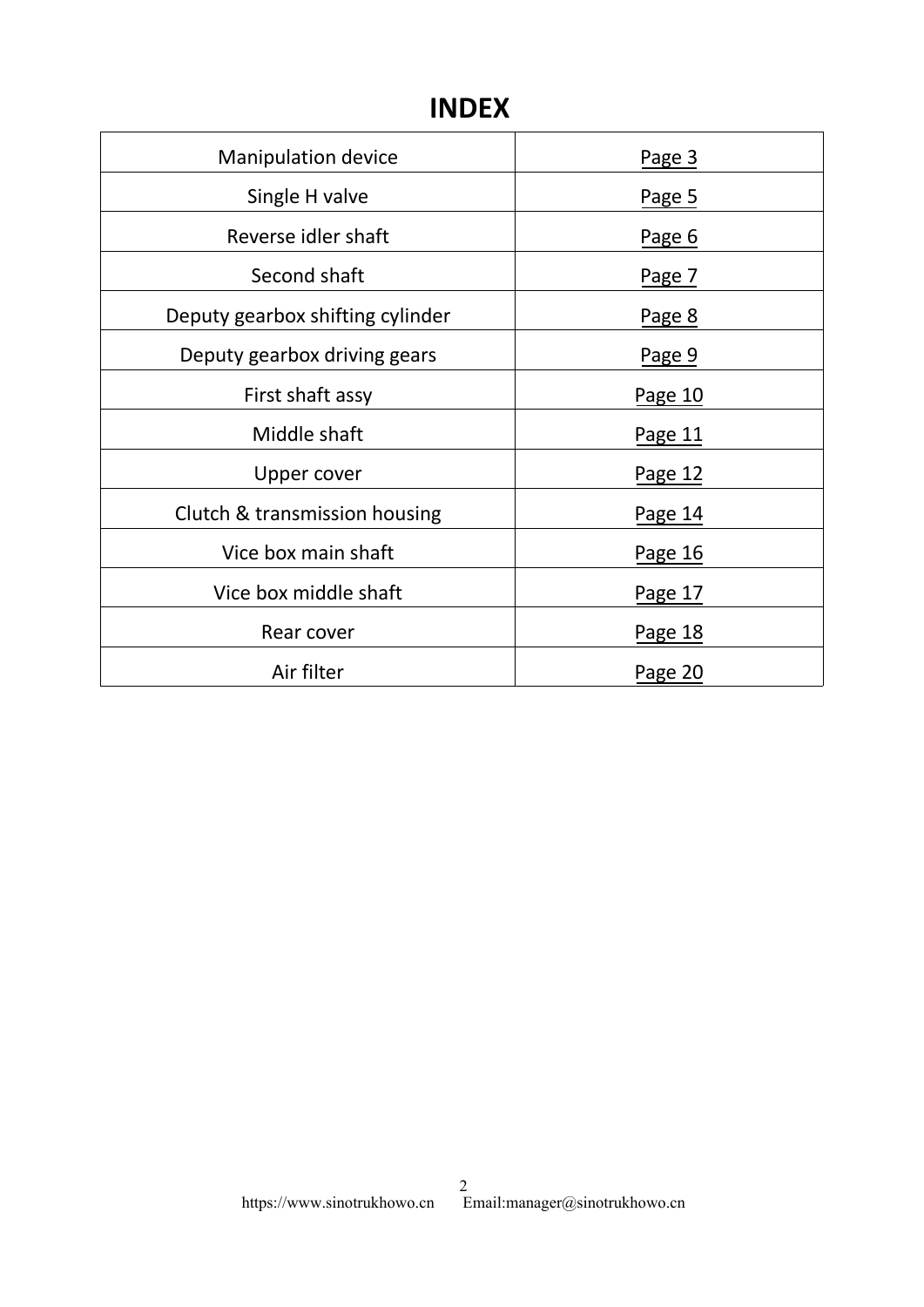<span id="page-2-0"></span>

|          | Manipulation device               |                       |
|----------|-----------------------------------|-----------------------|
|          | <b>FAST Transmission 12JS200T</b> |                       |
| sequence | name                              | part number           |
| 1        | Vent plug                         | 15276                 |
| 2        | Pipe assembly                     | 55534                 |
| 3        | Manipulation device housing       | 12jsl $60t - 1703015$ |
| 4        | Lateral shift lever               | 12jsl $60t - 1703017$ |
| 5        | Dial head                         | 12jsl60t $-$ 1703018  |
| 6        | 90° shift joints                  | 12jsl60t $-$ 1703021  |
| 7        | Pneumatic control valve           | 12jsl60t $-$ 1703022  |
| 8        | Limit sets                        | 12jsl60t $-$ 1703024  |
| 9        | <b>Compression springs</b>        | 12jsl60t $-$ 1703027  |
| 10       | Cylindrical pin                   | c03030                |
| 11       | Tee                               | c03052                |
| 12       | Elastic cylindrical pin           | c09035                |
| 13       | Lateral shift lever bushing       | f91345                |
| 14       | Double H valve gasket             | f91353                |
| 15       | Seal                              | f91444                |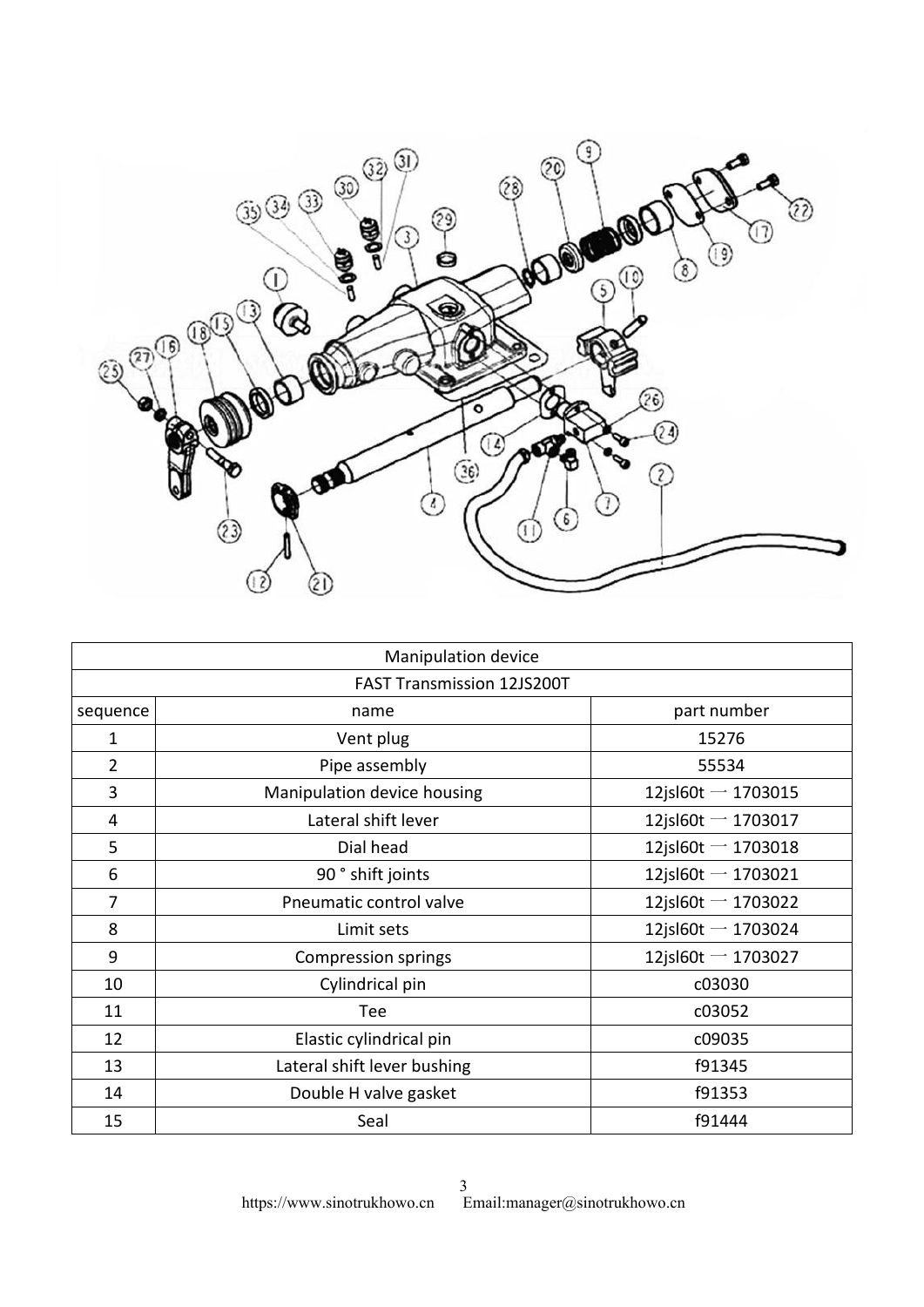| 16 | Irc external shift arm                         | f96035       |
|----|------------------------------------------------|--------------|
| 17 | Side plate                                     | $f99666 - 2$ |
| 18 | Dust cover                                     | f99669       |
| 19 | End gasket                                     | $f99672 - 2$ |
| 20 | Spring seat                                    | $f99673 - 1$ |
| 21 | Low reverse gear switch control block          | f99681       |
| 22 | Hexagon head bolt and spring washer assemblies | q1420822     |
| 23 | Hexagon head bolt                              | q151b1050    |
| 24 | Hexagon socket head cap screws                 | q218b0618    |
| 25 | I Type hex nut                                 | q341b10      |
| 26 | Spring washer                                  | q40306       |
| 27 | Spring washer                                  | q40310       |
| 28 | Shaft circlip                                  | q43120       |
| 29 | Bowl stuffed pieces                            | q72224       |
| 30 | Pressure Switch                                | 0041ks       |
| 31 | Switch starting pin                            | f99702       |
| 32 | Gasket                                         | q72318t3     |
| 33 | <b>Pressure Switch</b>                         | 0068ds       |
| 34 | Gasket ring                                    | c03015       |
| 35 | Switch starting pin                            | 15899        |
| 36 | Manipulate liner                               | 1642         |
|    |                                                |              |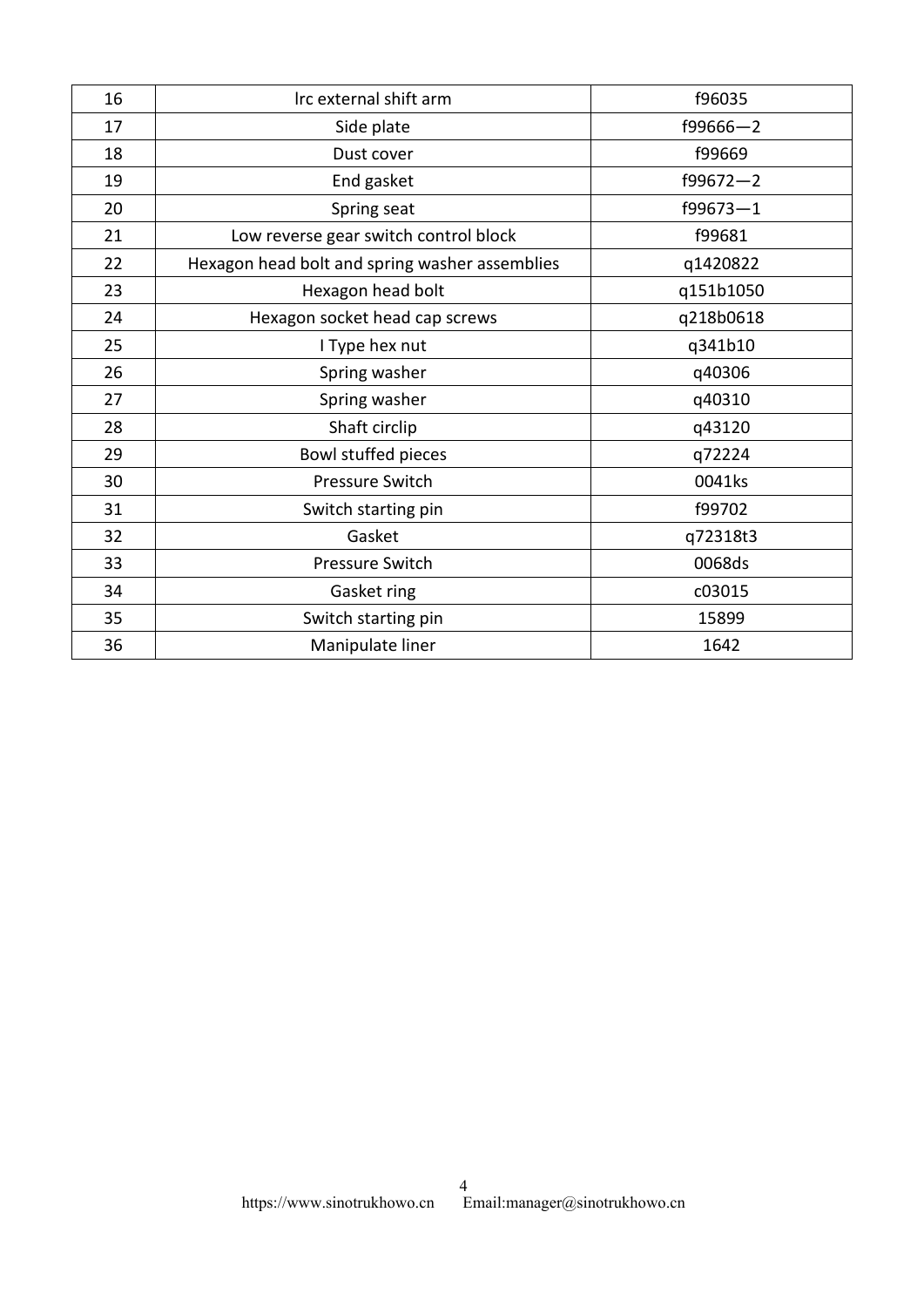<span id="page-4-0"></span>

|                | Single H valve                    |                      |
|----------------|-----------------------------------|----------------------|
|                | <b>FAST Transmission 12JS200T</b> |                      |
| sequence       | name                              | part number          |
| 1              | Vent plug                         | 7935                 |
| $\overline{2}$ | 90° elbow joint                   | 12845                |
| 3              | Pipe assembly                     | 55511                |
| 4              | Pipe assembly                     | 55512                |
| 5              | Pipe assembly                     | 55521                |
| 6              | 90° elbow joint                   | 12jsl60t-1703021     |
| 7              | 90° elbow joint                   | 12jsl60t-1703051     |
| 8              | Single H valve                    | 12jsl60t $-$ 1703052 |
| 9              | Single H valve seat               | 12jsl60t $-$ 1702095 |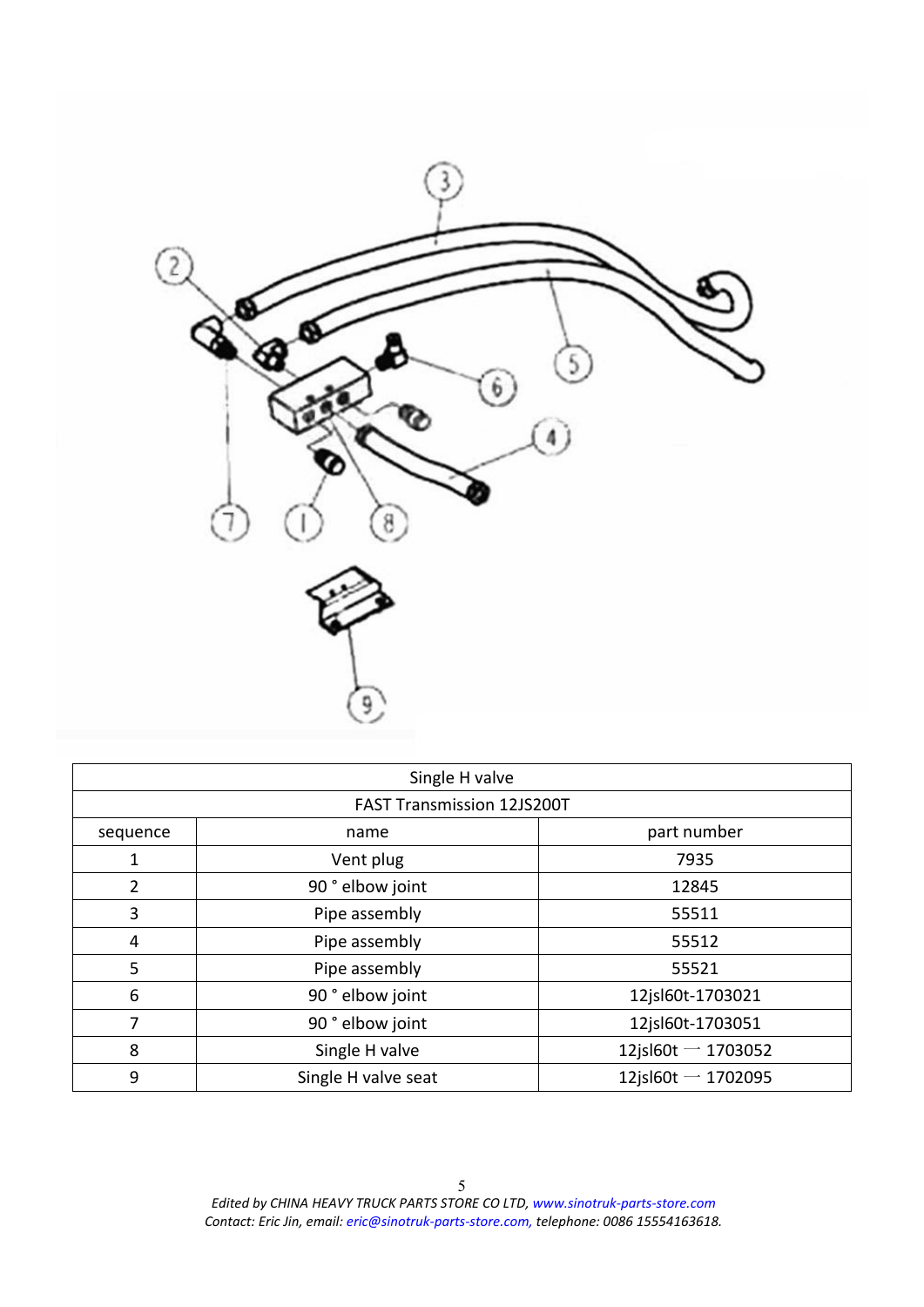<span id="page-5-0"></span>

|          | Reverse idler shaft               |                       |
|----------|-----------------------------------|-----------------------|
|          | <b>FAST Transmission 12JS200T</b> |                       |
| sequence | name                              | part number           |
|          | Nuts m201.5                       | gb890-86              |
| 2        | Reverse idler shaft washer        | js220-1701088         |
| 3        | Reverse thrust washer             | js220-1701087         |
| 4        | Needle roller bearings            | dsl00-1701085         |
| 5        | Reverse idler gear                | 12js200t $-$ 1701083  |
| 6        | Reverse gear washer               | 12jsl $60t - 1701084$ |
|          | Reverse idler shaft               | js220-1701082         |
| 8        | Level set screws                  | q2821212              |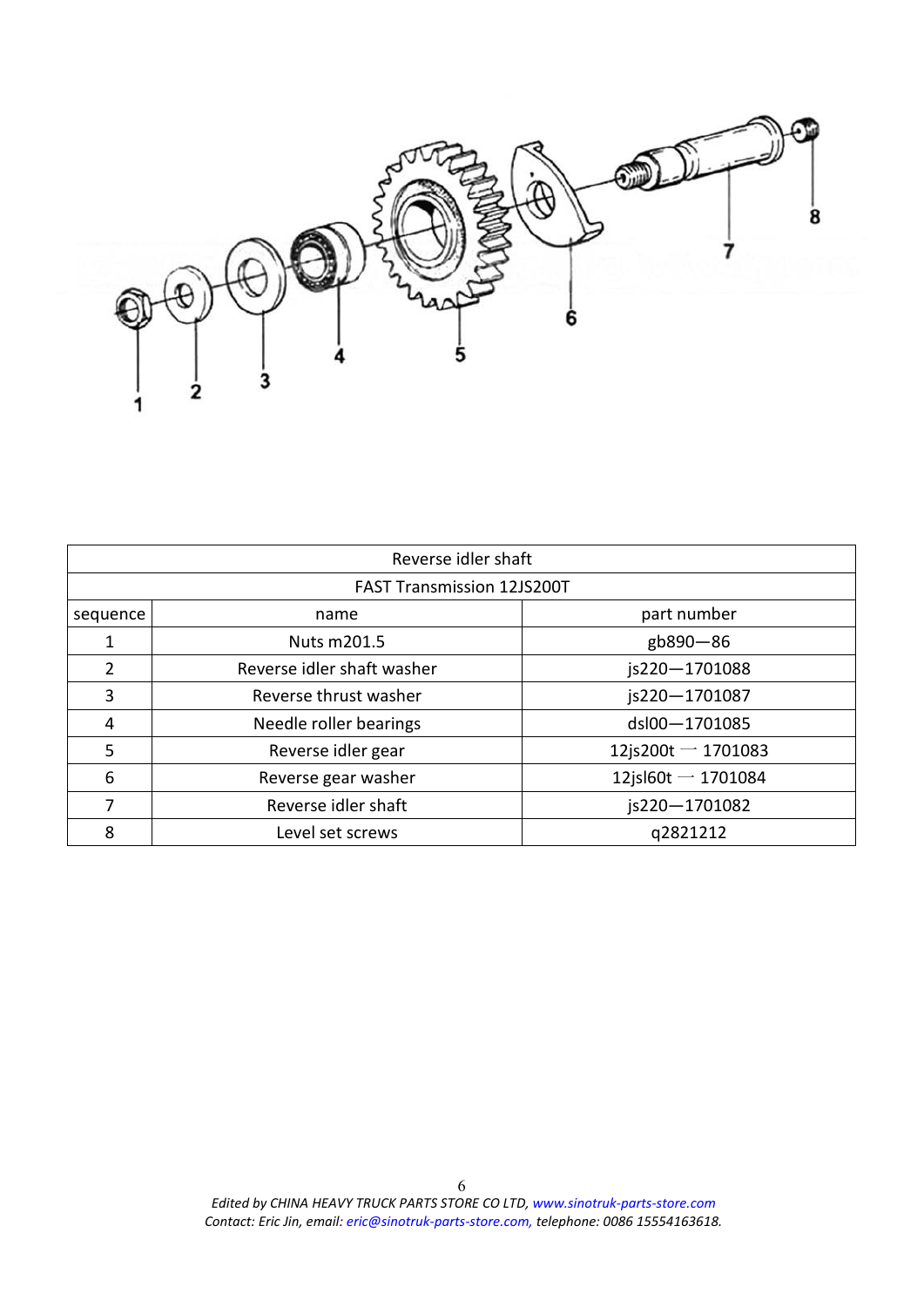<span id="page-6-0"></span>

| Second shaft   |                                           |                         |
|----------------|-------------------------------------------|-------------------------|
| sequence       | name                                      | part number             |
| 1              | Snap ring                                 | 16763                   |
| $\overline{2}$ | Sleeve                                    | 12jsl60t $-$ 1701108    |
| 3              | Second shaft hex key                      | 12jsl $60t - 1701121$   |
| 4              | Second shaft gear splined pad             | 12jsl60t $-$ 1701122    |
| 5              | Second shaft gear spacer                  | 12jsl60t $-$ 1701123    |
| 6              | Second shaft reverse gear shim            | 12jsl60t $-$ 1701125    |
| 7              | First & second gear synchronizer assembly | 12jsl $60t - 1701170$   |
| 8              | Second shaft                              | 12js200t $-$ 1701105    |
| 9              | Second shaft reverse gear                 | $12$ js200t $-$ 1701110 |
| 10             | First gear of second shaft                | 12js200t-1701111        |
| 11             | Second gear of second shaft               | $12$ js200t $-$ 1701112 |
| 12             | Third gear of second shaft                | 12js200t $-$ 1701113    |
| 13             | Forth gear of second shaft                | 12js200t $-$ 1701114    |
| 14             | Fifth gear of second shaft                | 12js200t $-$ 1701115-1  |
| 15             | First shaft gear                          | 12js200t $-$ 1701116-1  |
| 16             | Third & forth gear synchronizer assembly  | jsl $30t - 1701180$     |
| 17             | Elastic cylindrical pin                   | q5280310                |
| 18             | Spindle gear washer                       | 12jsl60t $-$ 1701106    |
| 19             | Reverse gear snap ring                    | 12jsl60t $-$ 1701107    |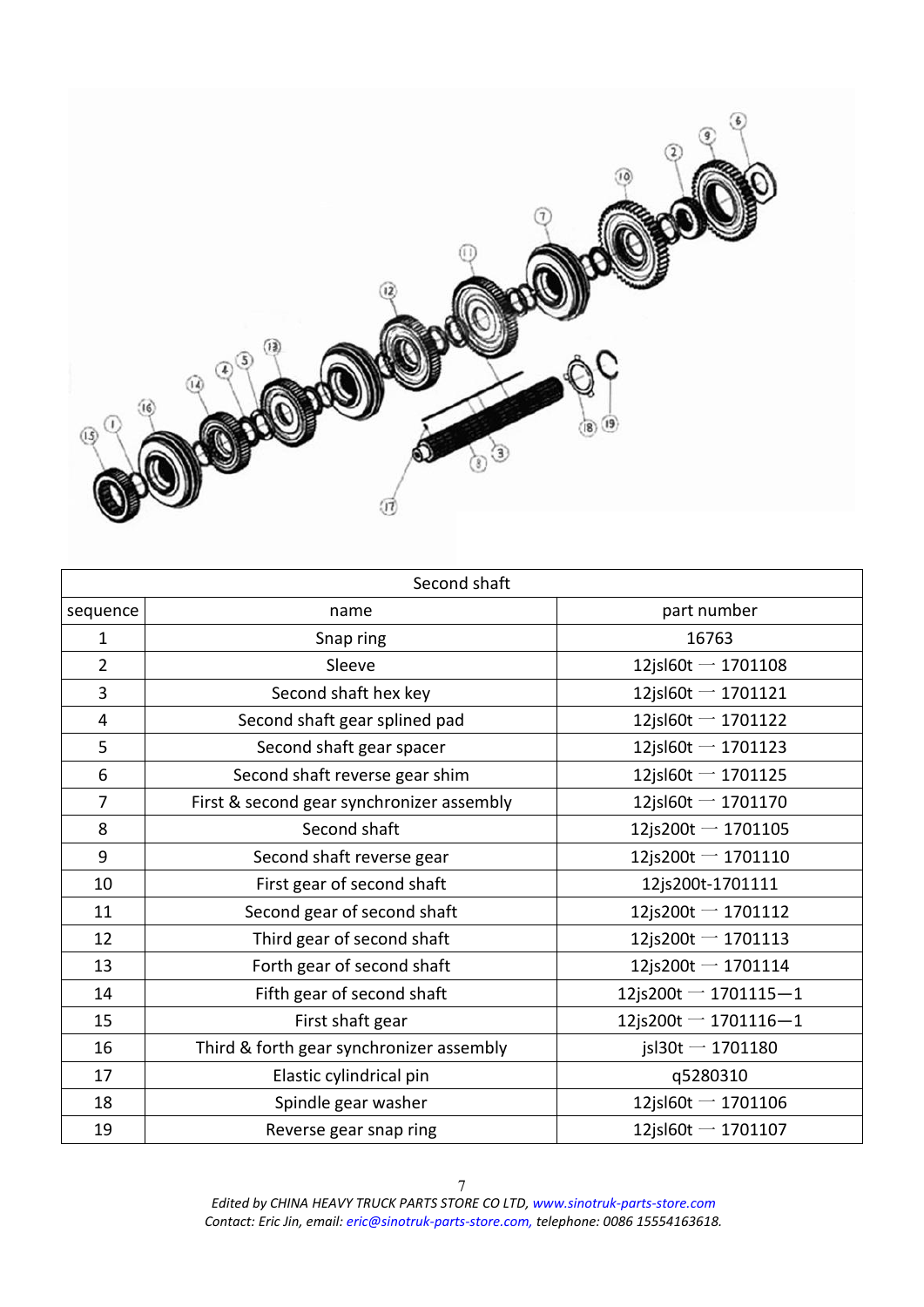<span id="page-7-0"></span>

| Deputy gearbox shifting cylinder |                                       |                       |
|----------------------------------|---------------------------------------|-----------------------|
| sequence                         | name                                  | part number           |
| $\mathbf{1}$                     | Range gear cylinder piston            | 14341                 |
| $\overline{2}$                   | 0-ring                                | 14344                 |
| 3                                | I type sealing ring                   | 14345                 |
| 4                                | Cylinder head gasket                  | 14349                 |
| 5                                | $0$ -ring                             | 14765                 |
| 6                                | Steel ball                            | 10g100bgb-t308        |
| 7                                | Range gear cylinder                   | 12jsl $60t - 1707062$ |
| 8                                | Plugs                                 | 12jsl60t $-$ 1707063  |
| 9                                | Range gear shifting fork shaft        | 12jsl60t $-$ 1707061  |
| 10                               | Deputy gearbox shifting cylinder head | f99857                |
| 11                               | Hexagon nuts                          | gb890-80 $-$ m16x1.5  |
| 12                               | Positioning spring                    | j80-1702080           |
| 13                               | Hexagon head bolt                     | q1421032m             |
| 14                               | Pressure Switch                       | 0069gs                |
| 15                               | Fold copper washers                   | x11511                |
| 16                               | Deputy gearbox shifting fork          | 16775                 |
| 17                               | Hexagon head bolt                     | 17181250              |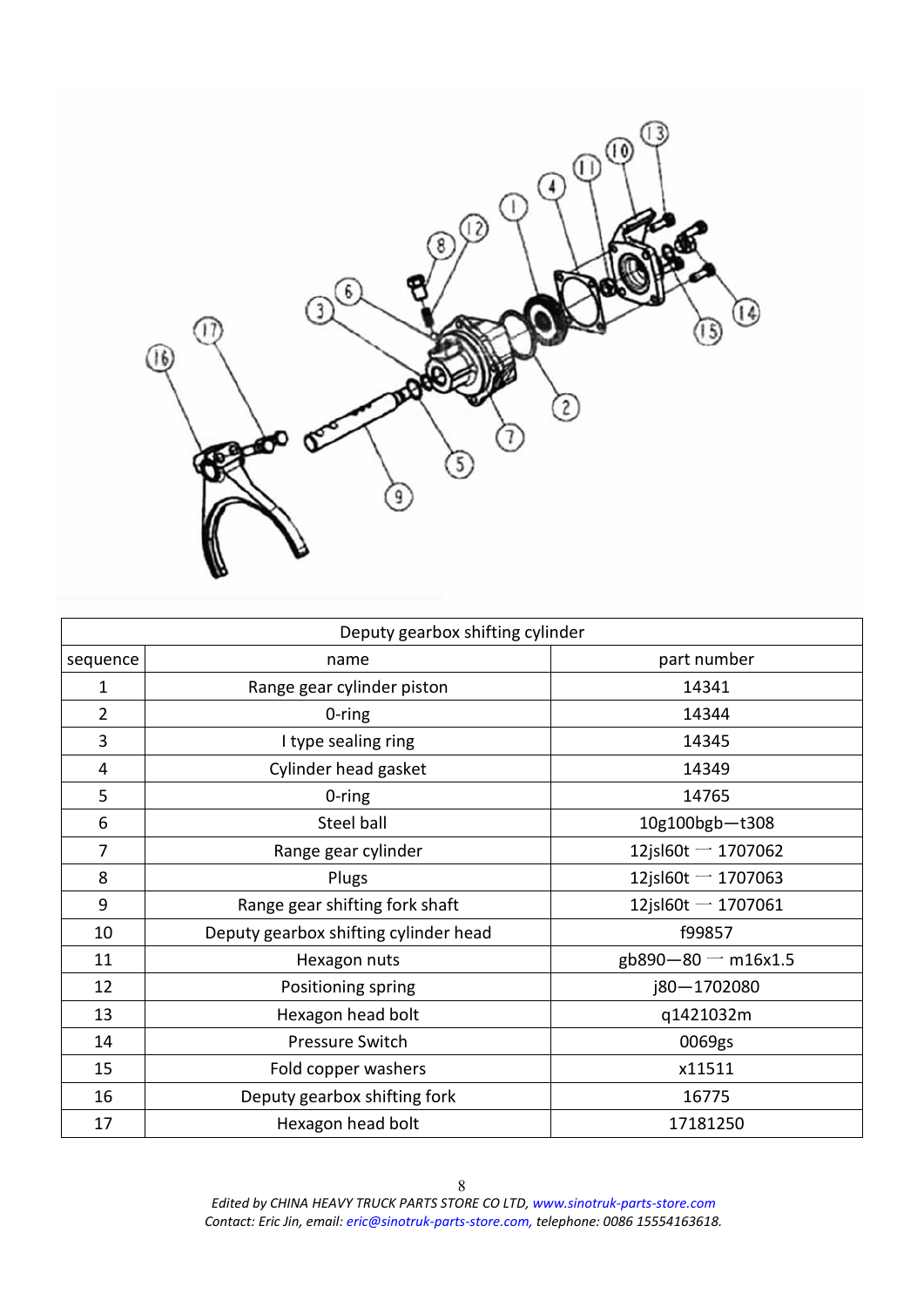<span id="page-8-0"></span>

|               | Deputy gearbox driving gears             |                       |
|---------------|------------------------------------------|-----------------------|
|               | <b>FAST Transmission 12JS200T</b>        |                       |
| sequence      | name                                     | part number           |
|               | Bearing support                          | 12jsl $60t - 1701124$ |
| $\mathfrak z$ | Groove ball bearings                     | 50118                 |
| 3             | Snap ring                                | c01019                |
| 4             | Deputy gearbox bearing positioning plate | js220-1707031         |
| 5             | Deputy gearbox driving gears             | 12js200t $-$ 1707030  |
| 6             | Snap ring                                | 16763                 |
| ⇁             | Hexagon head bolt                        | c09032                |
| 8             | Iron wire                                | 1819                  |
|               |                                          |                       |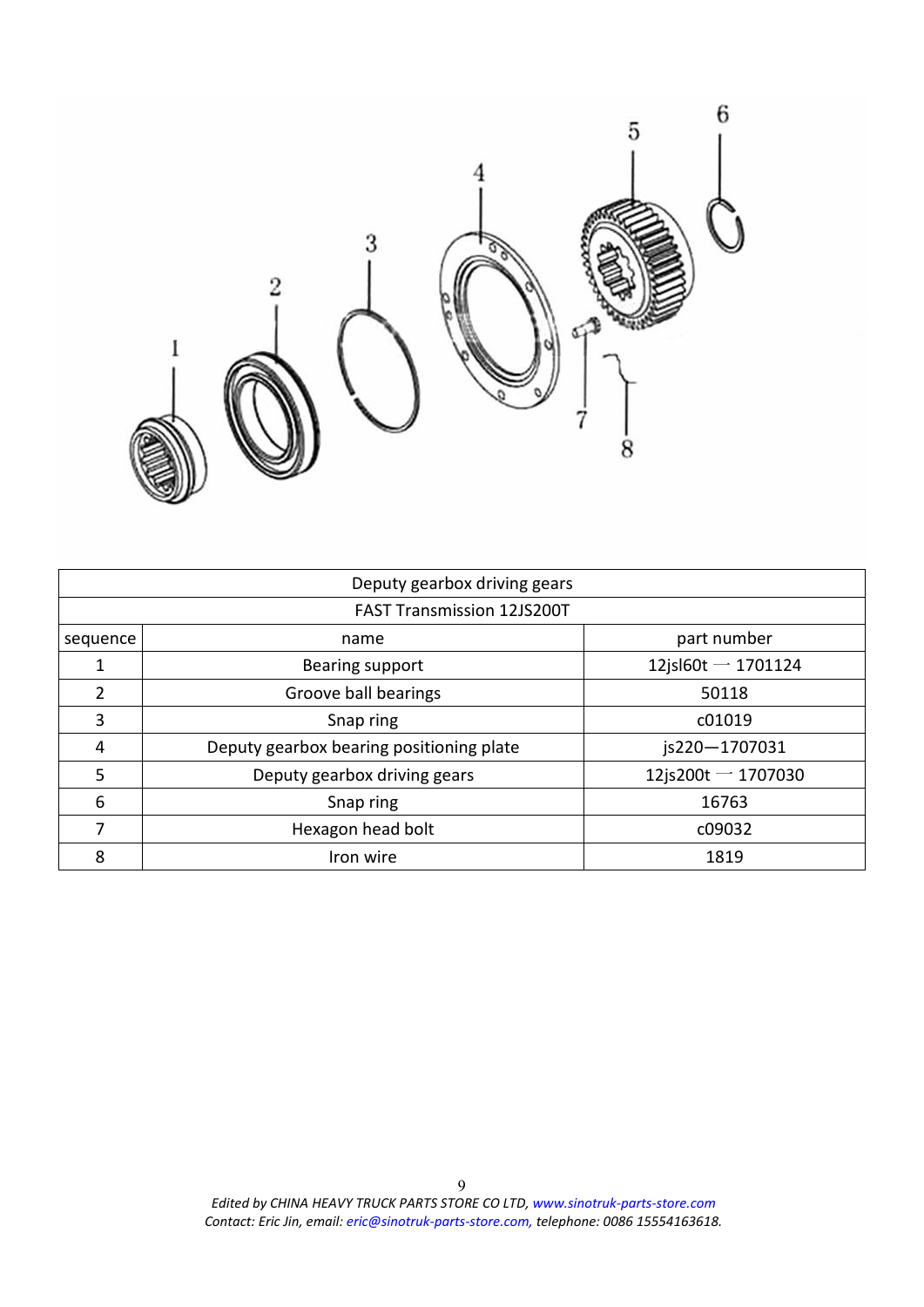<span id="page-9-0"></span>

|          | First shaft assy                  |                       |
|----------|-----------------------------------|-----------------------|
|          | <b>FAST Transmission 12JS200T</b> |                       |
| sequence | name                              | part number           |
|          | <b>Nut</b>                        | jsl $80a - 1701036$   |
|          | Snap ring                         | c01020                |
|          | Single row radial ball bearings   | 150212k               |
| 4        | Gear septum                       | 16463                 |
|          | Snap ring                         | 14750                 |
| 6        | Second shaft bushing              | 16566                 |
|          | First shaft                       | $is$ l80a $-$ 1701030 |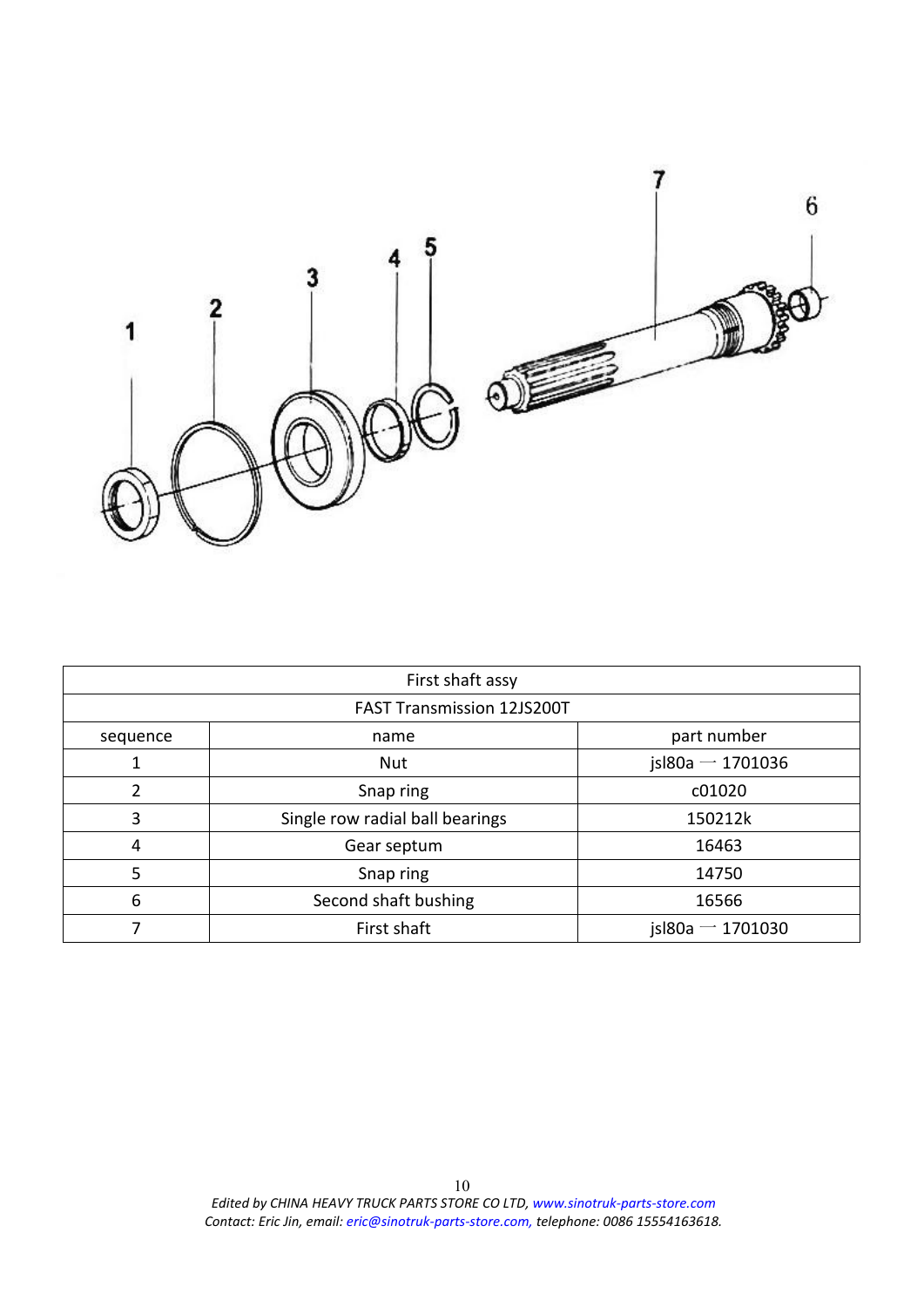<span id="page-10-0"></span>

|          | Middle shaft                       |                         |  |
|----------|------------------------------------|-------------------------|--|
|          | <b>FAST Transmission 12JS200T</b>  |                         |  |
| sequence | name                               | part number             |  |
| 1        | Middle shaft snap ring             | 19198                   |  |
| 2        | Spacer                             | 12jsl $60t - 1701057$   |  |
| 3        | Middle shaft                       | $12$ js200t $-$ 1701048 |  |
| 4        | Middle shaft third gear            | 12js200t $-$ 1701050    |  |
| 5        | Middle shaft fourth gear           | 12js200t $-$ 1701051    |  |
| 6        | Middle shaft transmission gear     | $12$ js200t - 1701052   |  |
| 6        | Middle shaft transmission gear     | 12js200t $-$ 1701056    |  |
| 7        | Middle shaft 5th gear              | 12js200t $-$ 1701056    |  |
|          | Middle shaft 5th gear              | 12js200t $-$ 1701052    |  |
| 8        | Quartet key of middle shaft        | $16$ js200t - 1701055   |  |
| 9        | Elastic cylindrical pin            | q5280514                |  |
| 10       | Woodruff key                       | $x - 6 - e$             |  |
| 11       | <b>Cylindrical Roller Bearings</b> | 192309e                 |  |
| 12       | Snap ring                          | c01021                  |  |
| 13       | <b>Cylindrical Roller Bearings</b> | 102309e                 |  |
| 14       | Shaft circlip                      | q43145                  |  |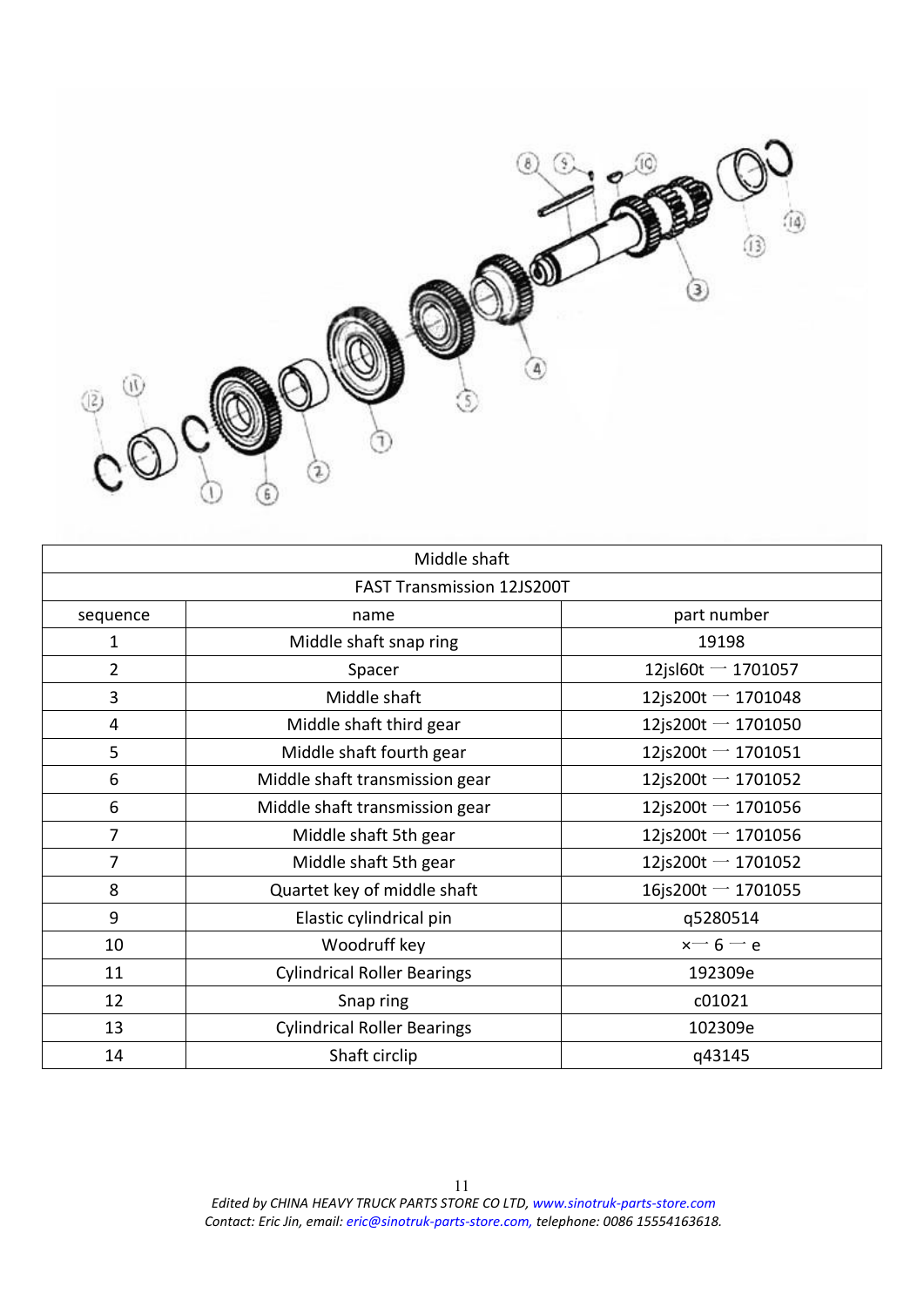<span id="page-11-0"></span>

|                | Upper cover                                 |                        |
|----------------|---------------------------------------------|------------------------|
|                | <b>FAST Transmission 12JS200T</b>           |                        |
| sequence       | name                                        | part number            |
| $\mathbf{1}$   | Steel ball                                  | 12.7h100bgb-t308       |
| $\overline{2}$ | Steel ball                                  | 19.05g100bgb-t308      |
| 3              | Shifting fork interlock pin                 | 1634                   |
| 4              | Shifting fork locking screw                 | 3220                   |
| 5              | Stud                                        | 11066                  |
| 6              | Upper cover                                 | 12jsl $60t - 1702015$  |
| 7              | Reverse gear guide block assembly           | 12jsl $60t - 1702050$  |
| 8              | Fifth sixth block                           | 12jsl60t $-$ 1702054   |
| 9              | Reverse gear shifting fork                  | 12js160t $-$ 1702055   |
| 10             | First second shifting fork                  | 12jsl60t $-$ 1702056   |
| 12             | Fifth sixth shifting fork                   | 12jsl60t $-$ 1702058   |
| 12             | Fifth sixth gear shifting fork              | 12jsl60t $-$ 1702058-2 |
| 13             | Fifth sixth shifting block                  | 12jsl60t $-$ 1702054   |
| 14             | Reverse gear fork shaft                     | 12jsl $60t - 1702063$  |
| 15             | First second third and forth shifting shaft | 12jsl60t $-$ 1702064   |
| 15             | First second third and forth shifting shaft | 12jsl60t $-$ 1702064-1 |
|                |                                             |                        |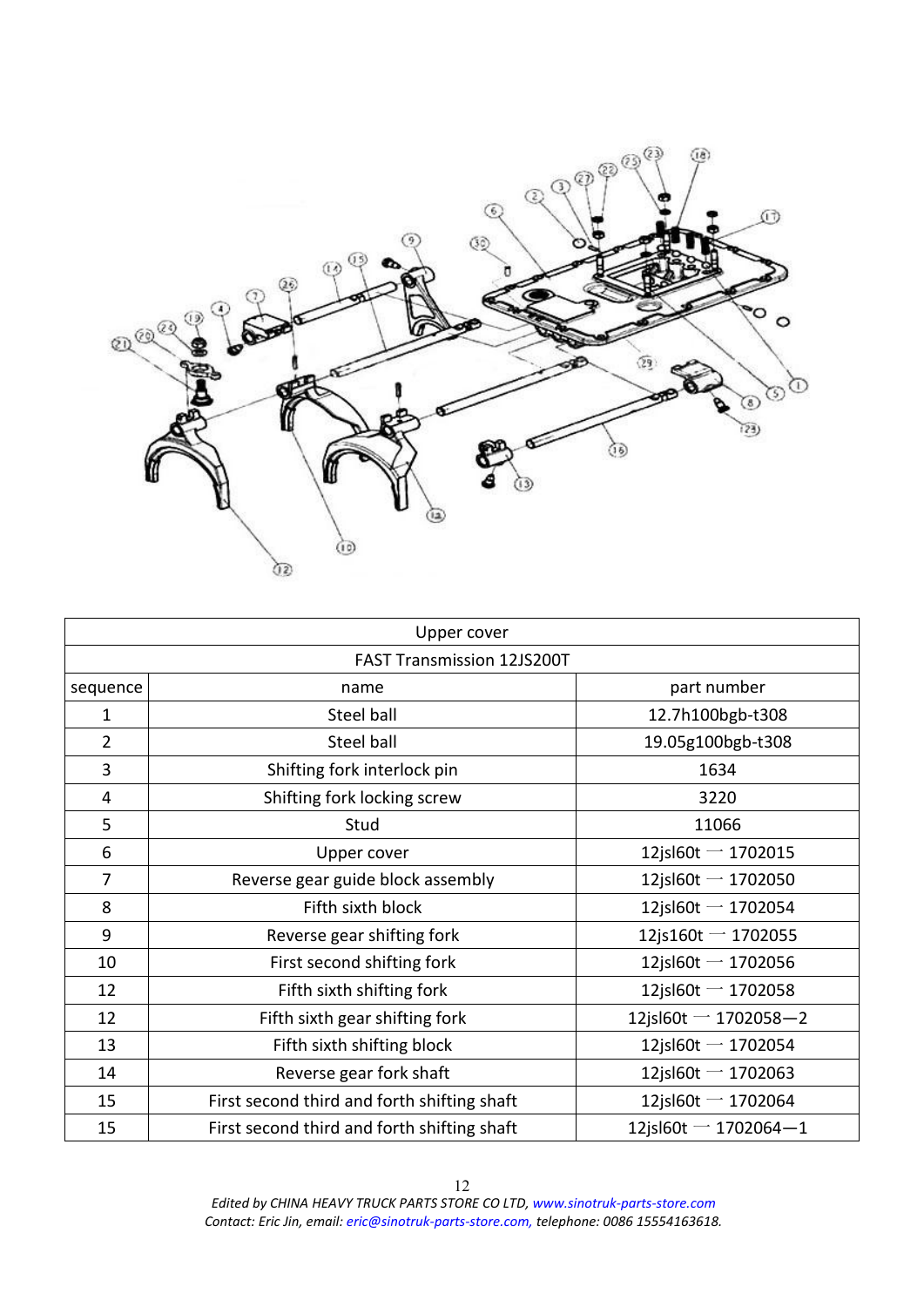| 16 | Fifth sixth shifting shaft                  | $12$ jsl $60t - 1702066$ |
|----|---------------------------------------------|--------------------------|
| 17 | Compression spring                          | f96084                   |
| 18 | Compression spring                          | f96085                   |
| 19 | Nut                                         | gb889-80 $-$ m12xl.25    |
| 20 | Swing head                                  | $is$ l00a $-$ 1702072    |
| 21 | Bearing axle pin                            | $is$ l00a $-$ 1702073    |
| 22 | Hexagon thin nuts                           | q351b10                  |
| 23 | <b>Nuts</b>                                 | q361b10                  |
| 24 | Flat Washers                                | q40112                   |
| 25 | Spring washer                               | q40310                   |
| 26 | Elastic cylindrical pin                     | q5280630                 |
| 27 | Hex nuts                                    | $x - 1 - 603$            |
| 28 | First second third and forth shifting shaft | jan $-20$                |
| 29 | Upper cover gasket                          | 12jsl $60t - 1702016$    |
| 30 | Cylindrical pin                             | q5211026                 |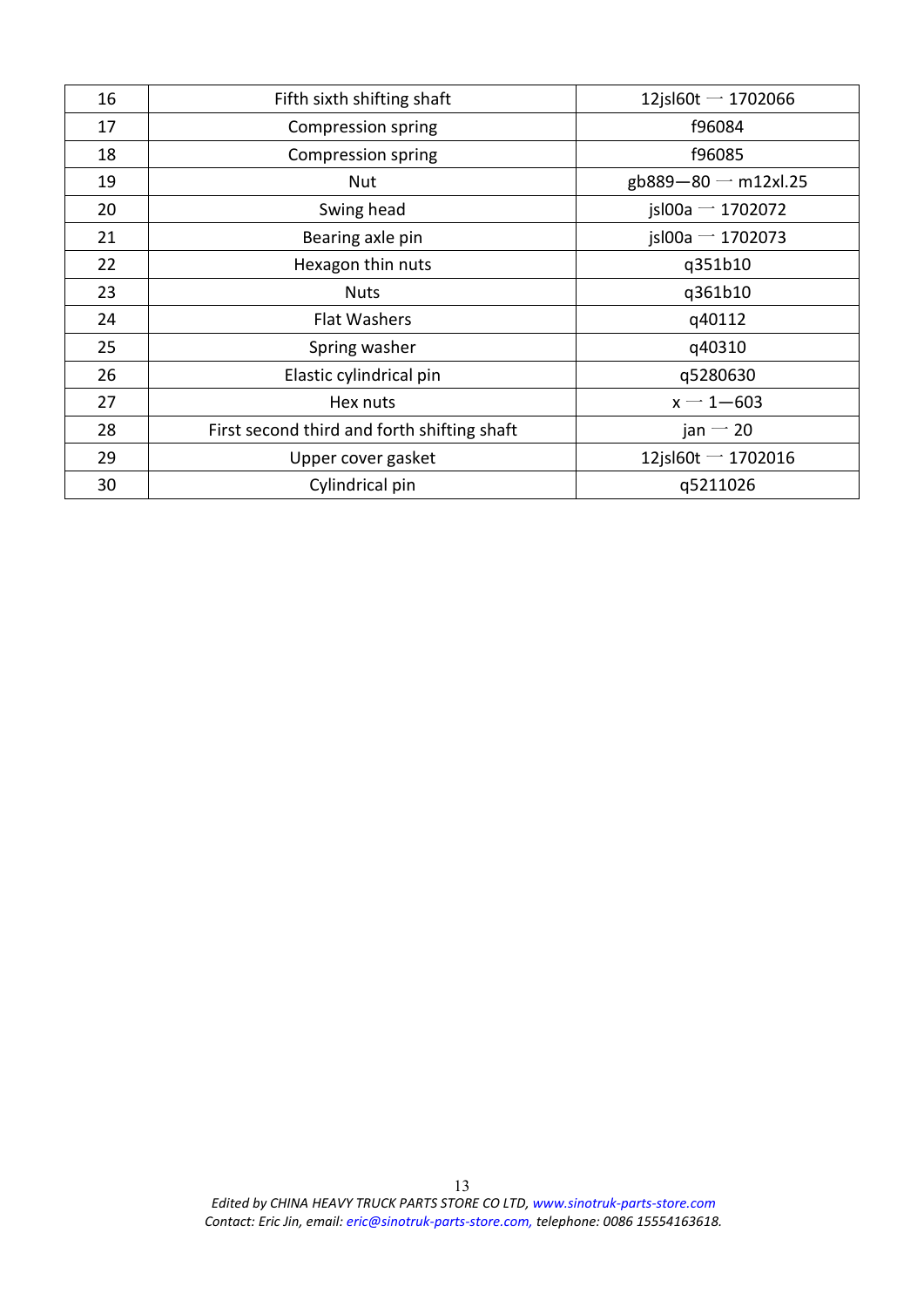<span id="page-13-0"></span>

|                                   | Clutch & transmission housing    |                         |
|-----------------------------------|----------------------------------|-------------------------|
| <b>FAST Transmission 12JS200T</b> |                                  |                         |
| sequence                          | name                             | part number             |
| $\mathbf{1}$                      | Gasket                           | 1684                    |
| $\overline{2}$                    | First shaft bearing cover gasket | 14311                   |
| 3                                 | <b>Round Magnet</b>              | 14373                   |
| 4                                 | PTO bottom window cover          | 16596                   |
| 5                                 | Bottom window gasket             | 16929                   |
| 6                                 | Clutch housing gasket            | 20822                   |
| 7                                 | Spring washer                    | q40316                  |
| 8                                 | <b>Transmission housing</b>      | $12$ js160t $-$ 1701015 |
| 9                                 | Nameplate                        | 12js200t $-$ 1702021-3  |
| 10                                | Stud                             | c01056                  |
| 11                                | Hexagon thin nuts                | gb890-80 $-$ m16xl.5    |
| 12                                | Cover                            | $is$ l30t $-$ 1701020   |
| 13                                | Clutch housing                   | jsl80-1601015-6         |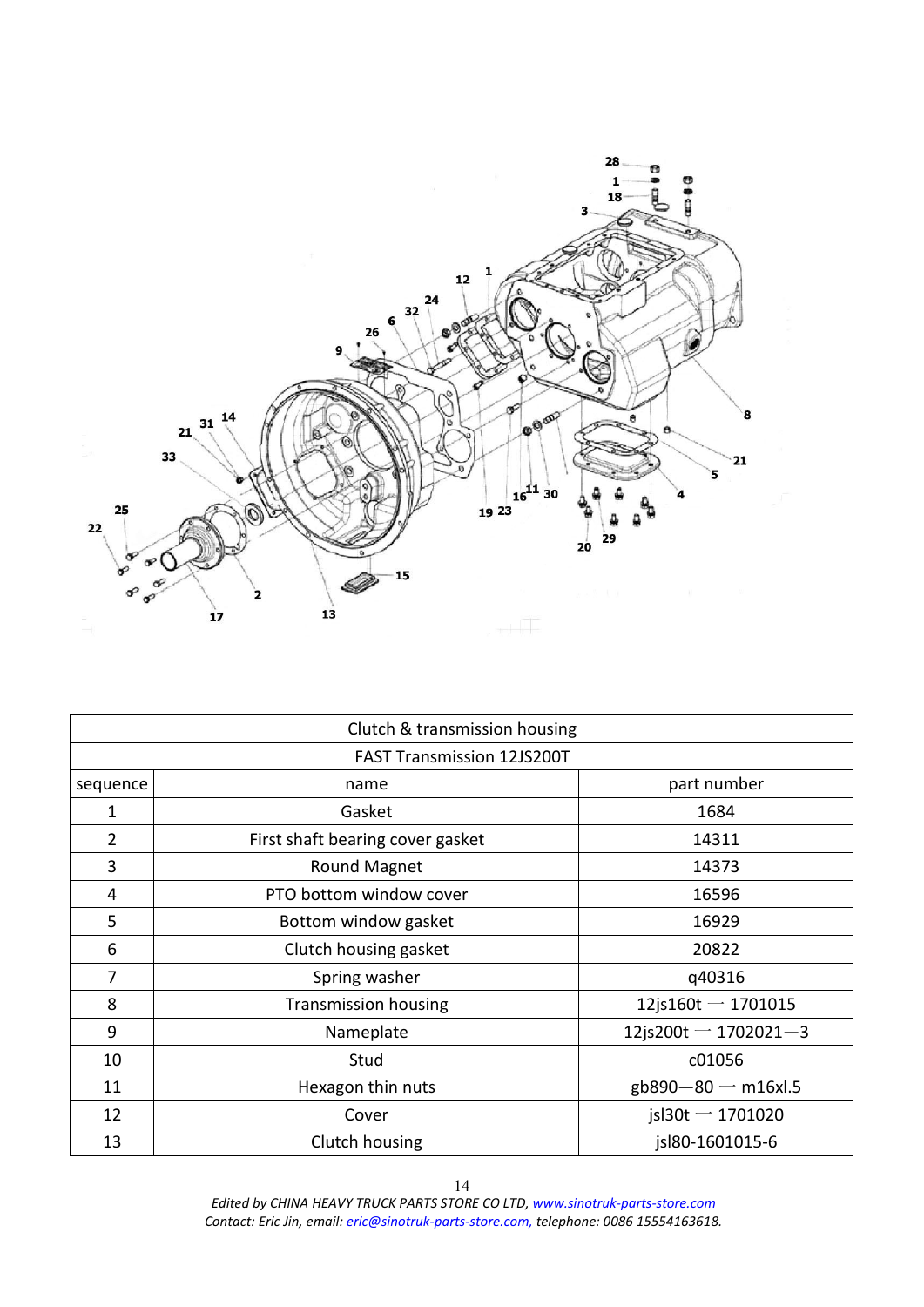| 14 | Cover                                       | jsl80-1601016-1           |
|----|---------------------------------------------|---------------------------|
| 15 | Cover                                       | $is$ l $80 - 1601016 - 2$ |
| 16 | Slotted conical plug                        | q61304                    |
| 17 | First shaft bearing cap                     | jsl80a $-$ 1701040-3      |
| 18 | Stud                                        | q1231630                  |
| 19 | Hex head bolt and spring washer assemblies  | q1421032                  |
| 21 | Hex head bolts                              | q150b1025                 |
| 22 | Hex head bolts                              | q150b1032                 |
| 23 | Hex head bolts                              | q150b1238                 |
| 24 | Hex head bolts                              | q150b1290                 |
| 25 | Hexagon head bolt                           | q170b1032                 |
| 26 | Cross recessed pan head self tapping screws | q2713508                  |
| 27 | Slotted set screws                          | q2821616                  |
| 28 | Hexagon nuts                                | q341b16                   |
| 29 | Flat Washers                                | 40112                     |
| 30 | Flat Washers                                | q40116                    |
| 31 | Spring washer                               | q40310                    |
| 32 | Spring washer                               | q40312                    |
| 33 | Oil seal assembly                           | $f500a - 1802191$         |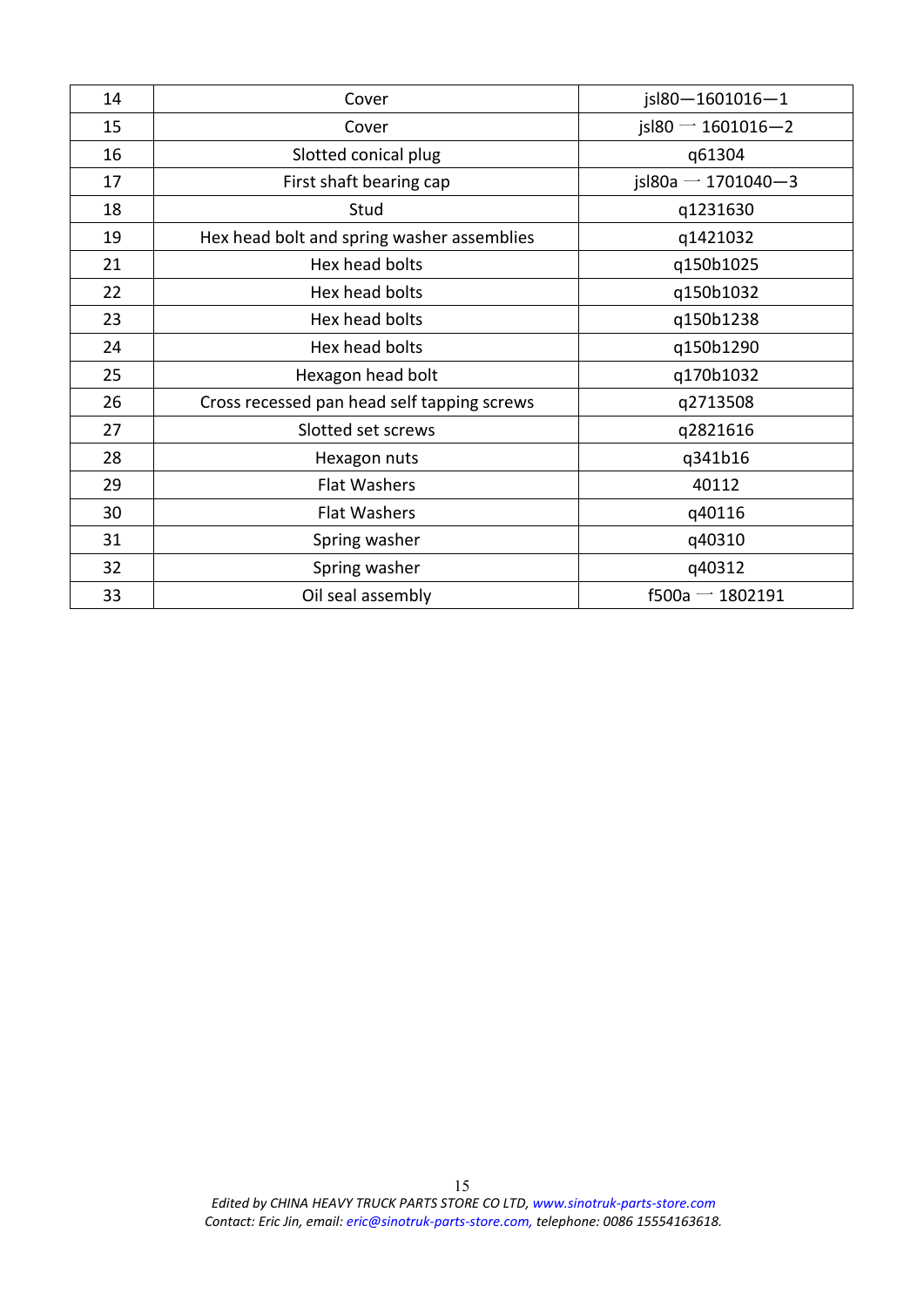<span id="page-15-0"></span>

|                                   | Vice box main shaft                   |                       |
|-----------------------------------|---------------------------------------|-----------------------|
| <b>FAST Transmission 12JS200T</b> |                                       |                       |
| sequence                          | name                                  | part number           |
|                                   | Vice box main shaft                   | $12$ js200t - 1707105 |
|                                   | High & low gear synchronizer assembly | 12jsl60t $-$ 1707140  |
| 3                                 | Vice box main shaft washers           | $12$ js200t - 1707107 |
|                                   | Vice box reduction gear               | 12js200t $-$ 1707106  |
|                                   | Vice box main shaft gear plate        | 12jsl $60t - 1707108$ |
| 6                                 | Flange nut                            | f96006                |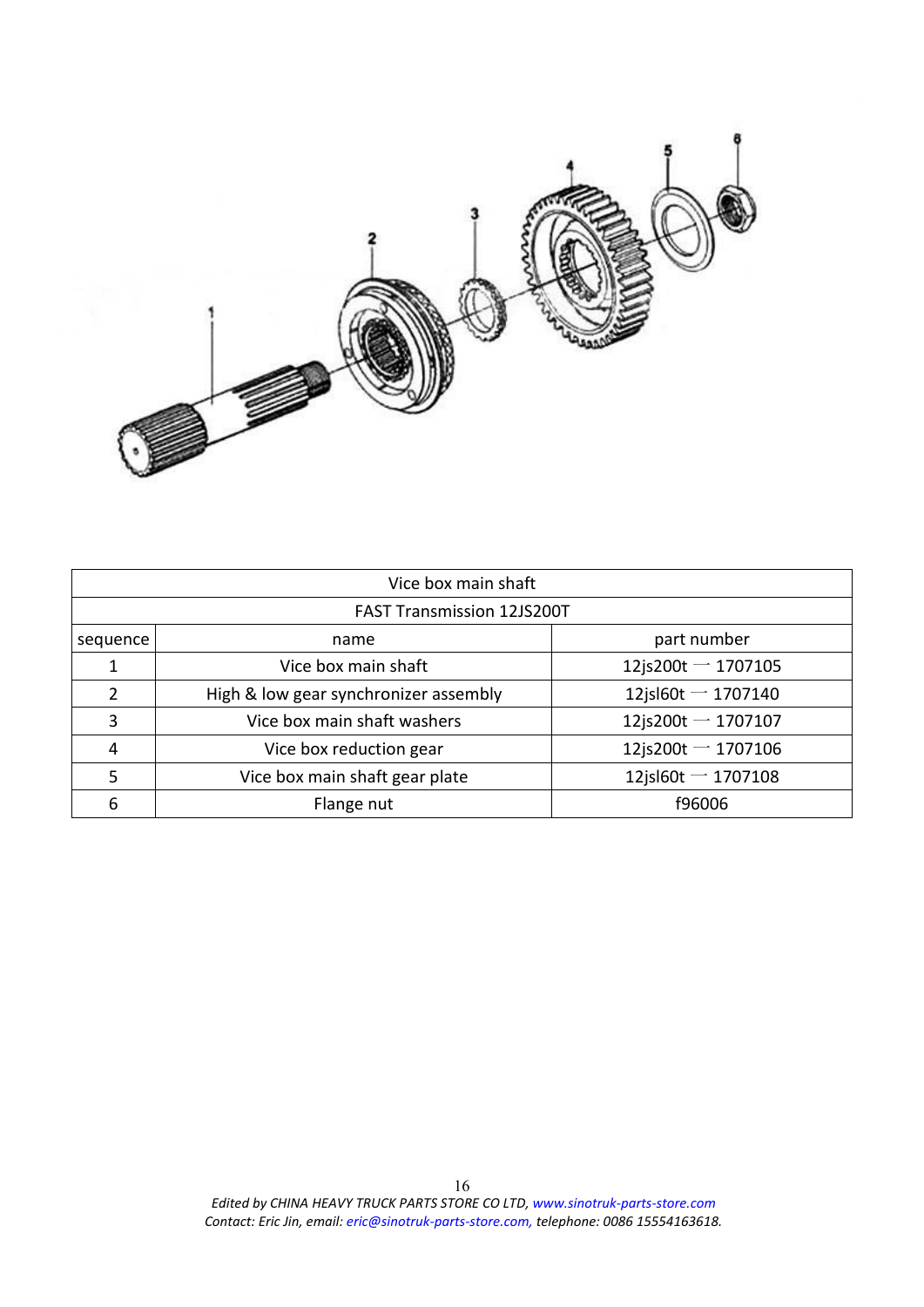<span id="page-16-0"></span>

|                                   | Vice box middle shaft              |                         |  |
|-----------------------------------|------------------------------------|-------------------------|--|
| <b>FAST Transmission 12JS200T</b> |                                    |                         |  |
| sequence                          | name                               | part number             |  |
|                                   | <b>Cylindrical Roller Bearings</b> | 42308e                  |  |
|                                   | Vice box extended middle shaft     | $12$ js200t $-$ 1707047 |  |
|                                   | Vice box middle shaft              | 12js200t $-$ 1707050    |  |
| 4                                 | <b>Cylindrical Roller Bearings</b> | 192311e                 |  |
|                                   | Snap ring                          | jsl80-1707051           |  |
| b                                 | Snap ring 120 / 129.7              | gb305-82                |  |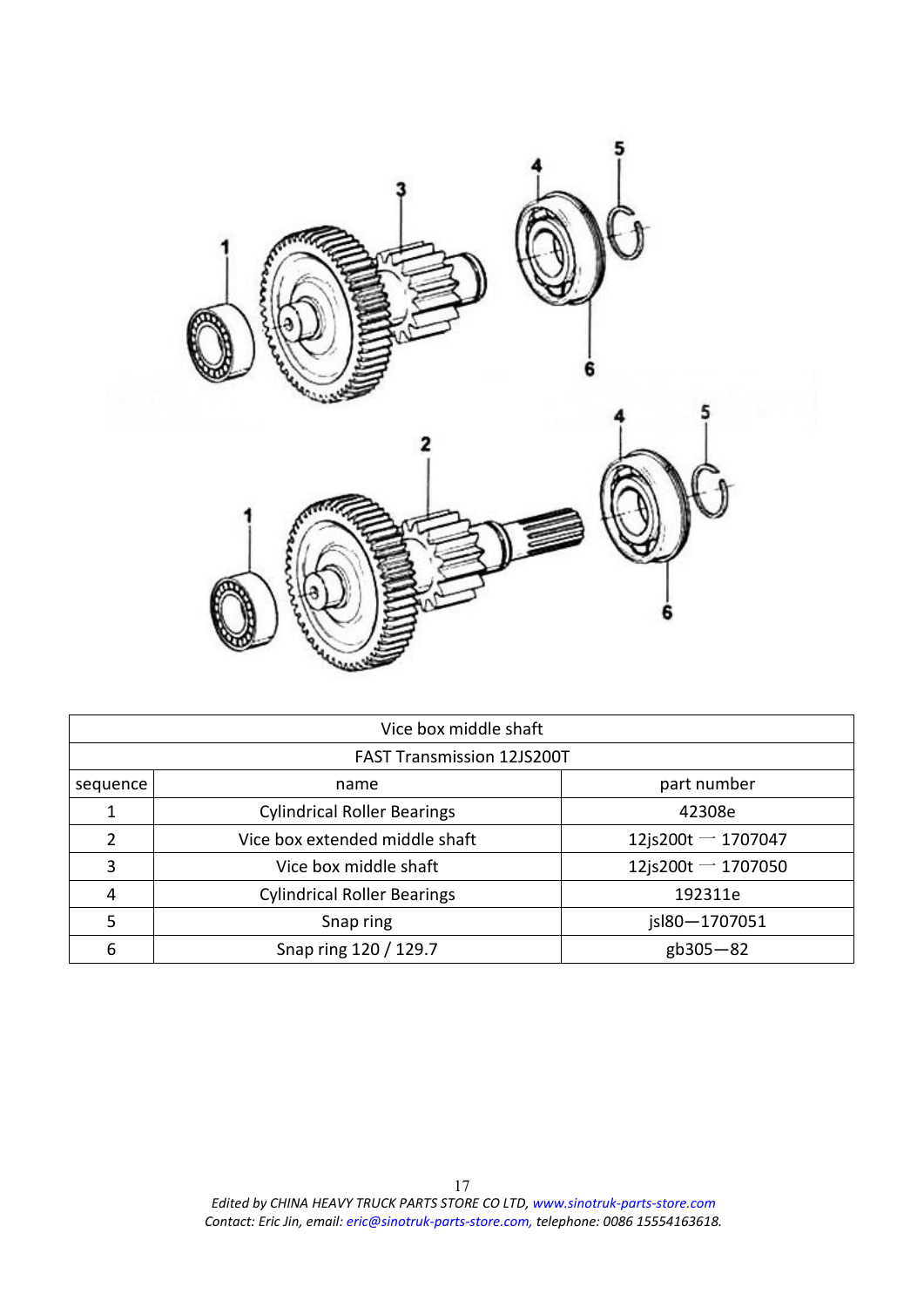<span id="page-17-0"></span>

|          | Rear cover                                 |                 |
|----------|--------------------------------------------|-----------------|
|          | <b>FAST Transmission 12JS200T</b>          |                 |
| sequence | name                                       | part number     |
| 1        | Cover gasket                               | 14335           |
| 2        | Rear cover case                            | js220-1707015   |
| 3        | Hex head bolt and spring washer assemblies | q1421075        |
| 4        | Hex head bolt spring washer                | q1461050        |
| 5        | Hex head bolt and spring washer            | 1421040         |
| 6        | Hex head bolt and spring washer assemblies | q1421050        |
| 7        | Vice box middle shaft bearing cover gasket | jsl80-1707053   |
| 8        | Middle shaft cap                           | 10jsl60-1707052 |
| 9        | Bolt assembly                              | $a - c09008$    |
| 10       | Vice box middle shaft bearing cap          | jsl80-1707052   |
| 11       | <b>Tapered Roller Bearings</b>             | js220-1707109   |
| 12       | Gasket                                     | jsl80-1707156   |
| 13       | Speedometer drive gear bushing             | js220-1707111   |
| 14       | Speedometer drive gear                     | f91054          |
| 15       | Rear output shaft bearing cap              | jsl80-1707155   |
| 16       | Speedometer driven gear bushings           | 7992            |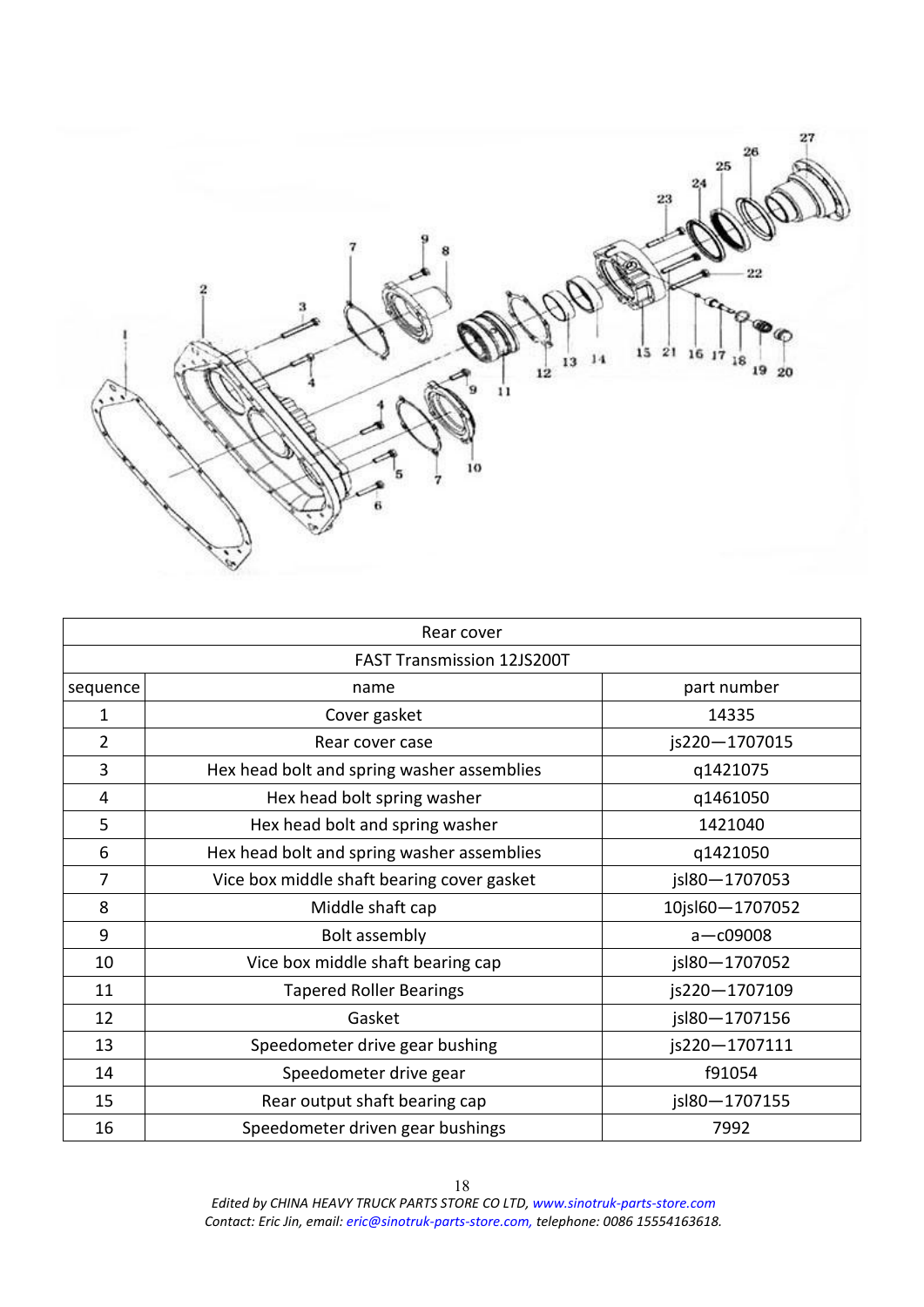| Odometer driven gear                       | f91055        |
|--------------------------------------------|---------------|
| Gasket                                     | f96005        |
| Odometer joint assembly                    | f93060        |
| Odometer protective cover                  | x11412        |
| Hexagon head bolt and spring washer        | c09033        |
| Hex head bolt and spring washer assemblies | q1421075      |
| Bolt assembly                              | $a - c09009$  |
| Oil seal                                   | c01032        |
| Seal                                       | 21036         |
| Dust cover                                 | f96119        |
| Output flange                              | is220-1707159 |
|                                            |               |